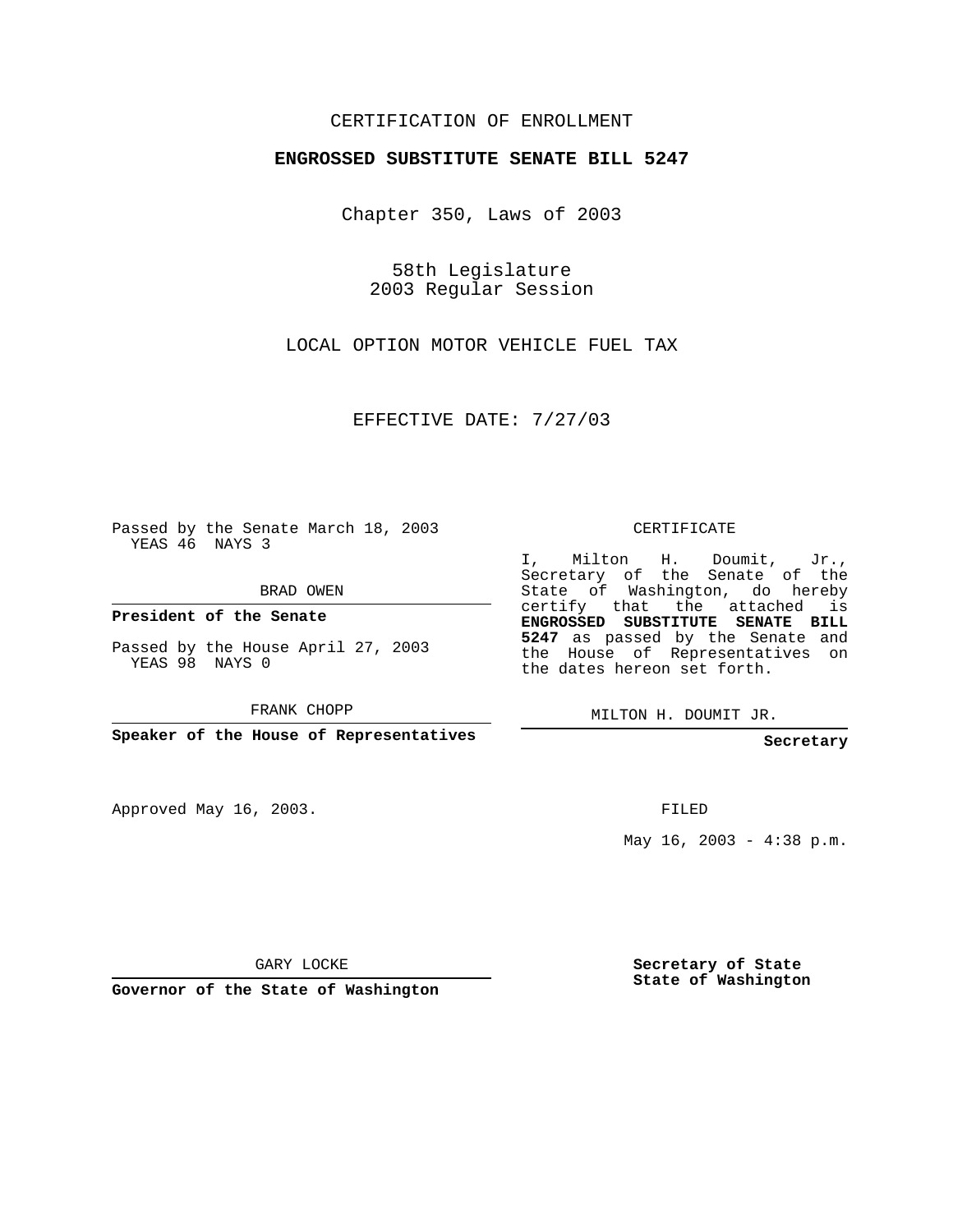## **ENGROSSED SUBSTITUTE SENATE BILL 5247** \_\_\_\_\_\_\_\_\_\_\_\_\_\_\_\_\_\_\_\_\_\_\_\_\_\_\_\_\_\_\_\_\_\_\_\_\_\_\_\_\_\_\_\_\_

\_\_\_\_\_\_\_\_\_\_\_\_\_\_\_\_\_\_\_\_\_\_\_\_\_\_\_\_\_\_\_\_\_\_\_\_\_\_\_\_\_\_\_\_\_

Passed Legislature - 2003 Regular Session

## **State of Washington 58th Legislature 2003 Regular Session**

**By** Senate Committee on Highways & Transportation (originally sponsored by Senators Horn, Haugen, Esser, Jacobsen, Kastama, Prentice, Oke, Swecker and Schmidt)

READ FIRST TIME 02/07/03.

 1 AN ACT Relating to alternative local option fuel taxes; amending 2 RCW 82.80.010, 36.120.050, 82.36.440, and 82.38.280; and adding new 3 sections to chapter 82.80 RCW.

4 BE IT ENACTED BY THE LEGISLATURE OF THE STATE OF WASHINGTON:

 5 **Sec. 1.** RCW 82.80.010 and 1998 c 176 s 86 are each amended to read 6 as follows:

7 (1) For purposes of this section:

 (a) "Distributor" means every person who imports, refines, 9 manufactures, produces, or compounds motor vehicle fuel and special fuel as defined in RCW 82.36.010 and 82.38.020, respectively, and sells or distributes the fuel into a county;

12 (b) "Person" has the same meaning as in RCW 82.04.030.

13 (2) Subject to the conditions of this section, any county may levy, by approval of its legislative body and a majority of the registered voters of the county voting on the proposition at a general or special election, additional excise taxes equal to ten percent of the statewide motor vehicle fuel tax rate under RCW 82.36.025 on each gallon of motor vehicle fuel as defined in RCW 82.36.010 and on each gallon of special fuel as defined in RCW 82.38.020 sold within the boundaries of the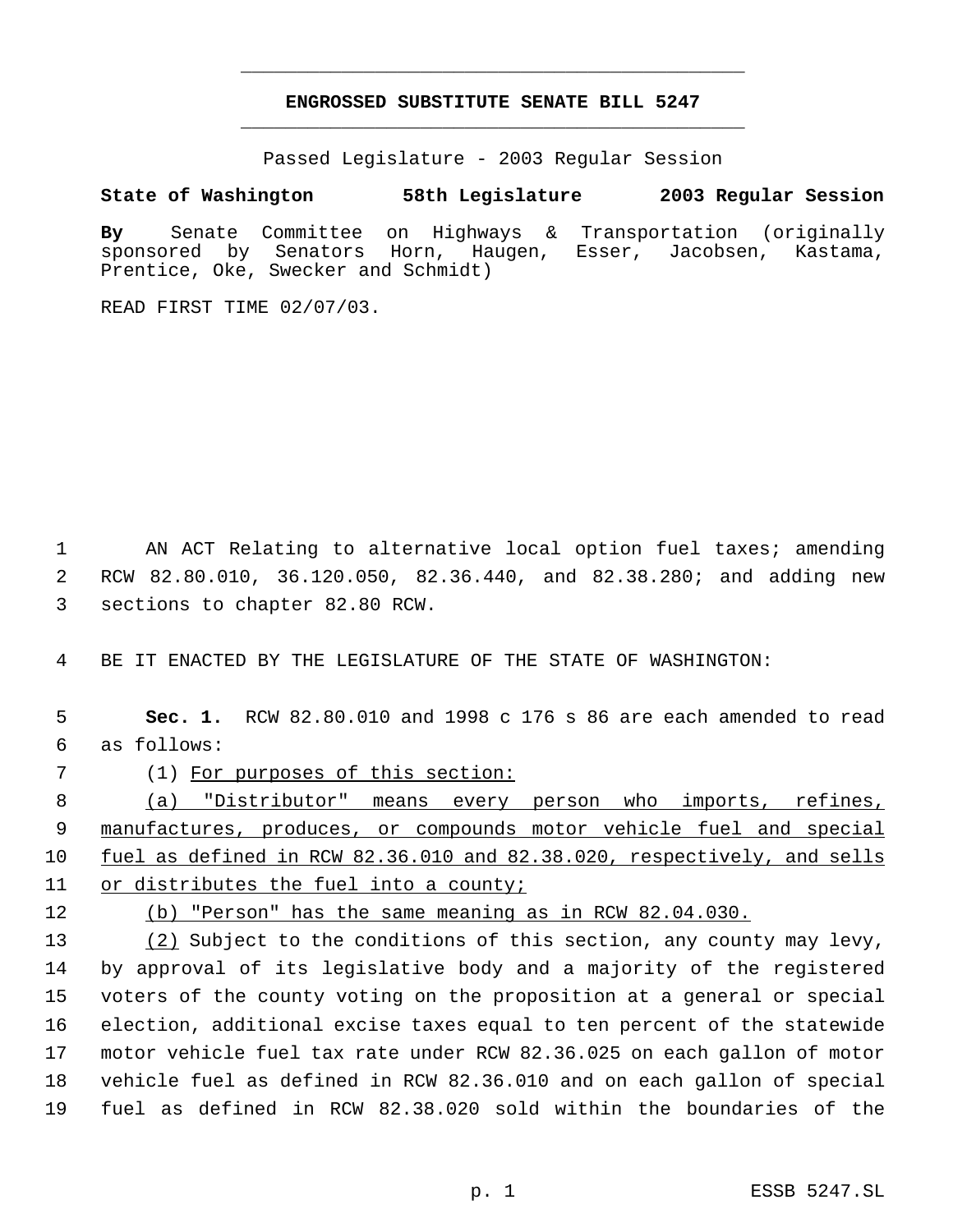county. Vehicles paying an annual license fee under RCW 82.38.075 are exempt from the county fuel excise tax. An election held under this section must be held not more than twelve months before the date on which the proposed tax is to be levied. The ballot setting forth the proposition shall state the tax rate that is proposed. The county's authority to levy additional excise taxes under this section includes the incorporated and unincorporated areas of the county. The additional excise taxes are subject to the same exceptions and rights of refund as applicable to other motor vehicle fuel and special fuel excise taxes levied under chapters 82.36 and 82.38 RCW. The proposed tax shall not be levied less than one month from the date the election results are certified by the county election officer. The commencement date for the levy of any tax under this section shall be the first day of January, April, July, or October.

 $((2)$  Every person subject to the tax shall pay, in addition to any 16 other taxes provided by law, an additional excise tax to the director 17 of licensing at the rate levied by a county exercising its authority 18 under this section.)

 (3) The local option motor vehicle fuel tax on each gallon of motor vehicle fuel and on each gallon of special fuel is imposed upon the distributor of the fuel.

 (4) A taxable event for the purposes of this section occurs upon 23 the first distribution of the fuel within the boundaries of a county to 24 a retail outlet, bulk fuel user, or ultimate user of the fuel.

 (5) All administrative provisions in chapters 82.01, 82.03, and 26 82.32 RCW, insofar as they are applicable, apply to local option fuel 27 taxes imposed under this section.

 (6) Before the effective date of the imposition of the fuel taxes under this section, a county shall contract with the department of 30 revenue for the administration and collection of the taxes. The contract must provide that a percentage amount, not to exceed one percent of the taxes imposed under this section, will be deposited into the local tax administration account created in the custody of the 34 state treasurer. The department of revenue may spend money from this account, upon appropriation, for the administration of the local taxes imposed under this section.

 (7) The state treasurer shall distribute monthly to the levying county and cities contained therein the proceeds of the additional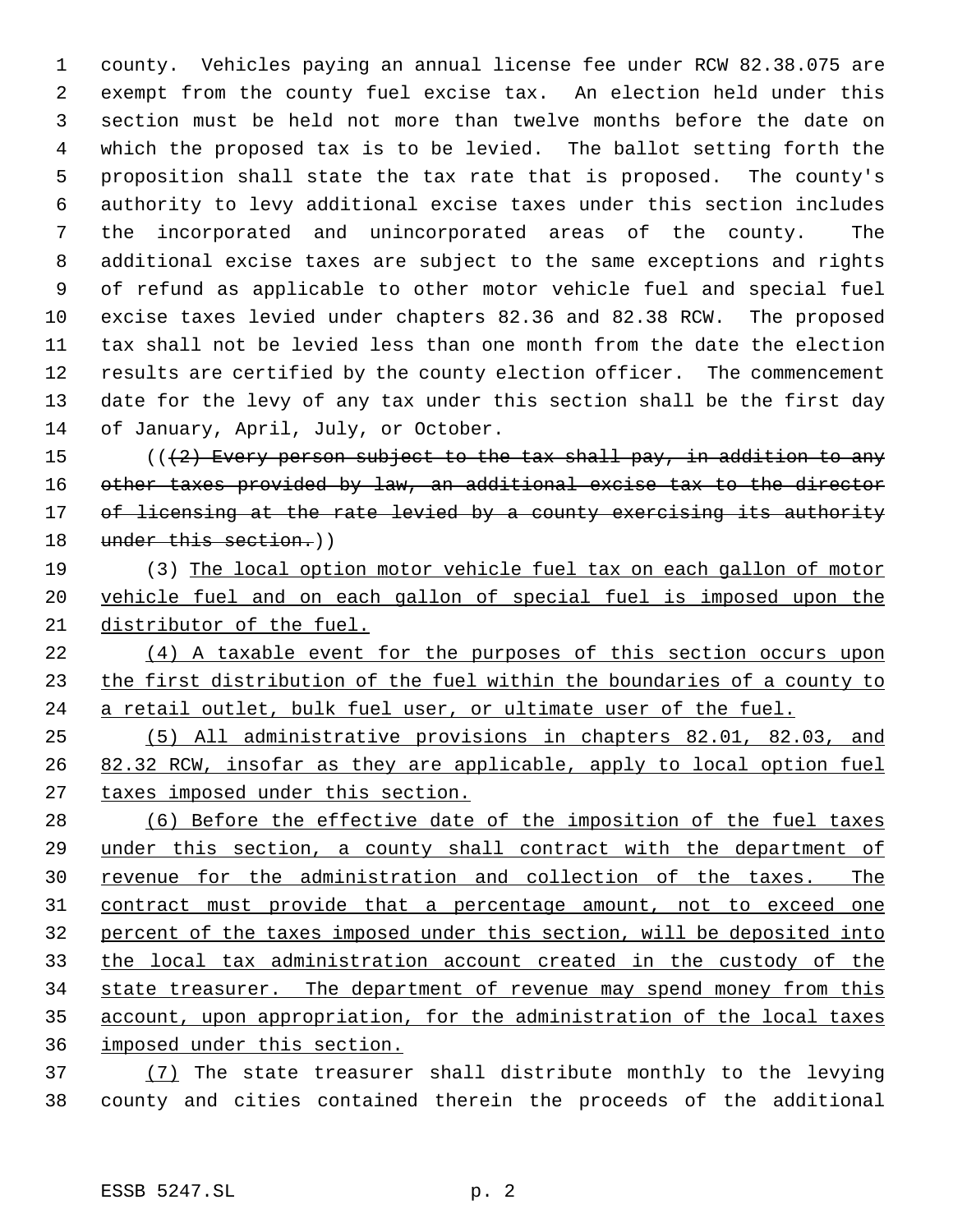excise taxes collected under this section, after the deductions for payments and expenditures as provided in RCW 46.68.090(1) (a) and  $((+2+))$  (b) and under the conditions and limitations provided in RCW 82.80.080.

5  $((+4))$   $(8)$  The proceeds of the additional excise taxes levied under this section shall be used strictly for transportation purposes in accordance with RCW 82.80.070.

 (((5) The department of licensing shall administer and collect the 9 county fuel taxes. The department shall deduct a percentage amount, as 10 provided by contract, for administrative, collection, refund, and audit expenses incurred. The remaining proceeds shall be remitted to the 12 custody of the state treasurer for monthly distribution under RCW  $13 \quad 82.80.080()$ 

 (9) A county may not levy the tax under this section if they are 15 levying the tax in section 2 of this act or if they are a member of a 16 regional transportation investment district levying the tax in section 17 3 of this act.

 NEW SECTION. **Sec. 2.** A new section is added to chapter 82.80 RCW to read as follows:

(1) For purposes of this section:

 (a) "Distributor" means every person who imports, refines, manufactures, produces, or compounds motor vehicle fuel and special fuel as defined in RCW 82.36.010 and 82.38.020, respectively, and sells or distributes the fuel into a county;

(b) "Person" has the same meaning as in RCW 82.04.030.

 (2) For purposes of dedication to a regional transportation investment district plan under chapter 36.120 RCW, subject to the conditions of this section, a county may levy additional excise taxes equal to ten percent of the statewide motor vehicle fuel tax rate under RCW 82.36.025 on each gallon of motor vehicle fuel as defined in RCW 82.36.010 and on each gallon of special fuel as defined in RCW 82.38.020 sold within the boundaries of the county. The additional excise tax is subject to the approval of the county's legislative body and a majority of the registered voters of the county voting on the proposition at a general or special election. An election held under this section must be held not more than twelve months before the date on which the proposed tax is to be levied. The ballot setting forth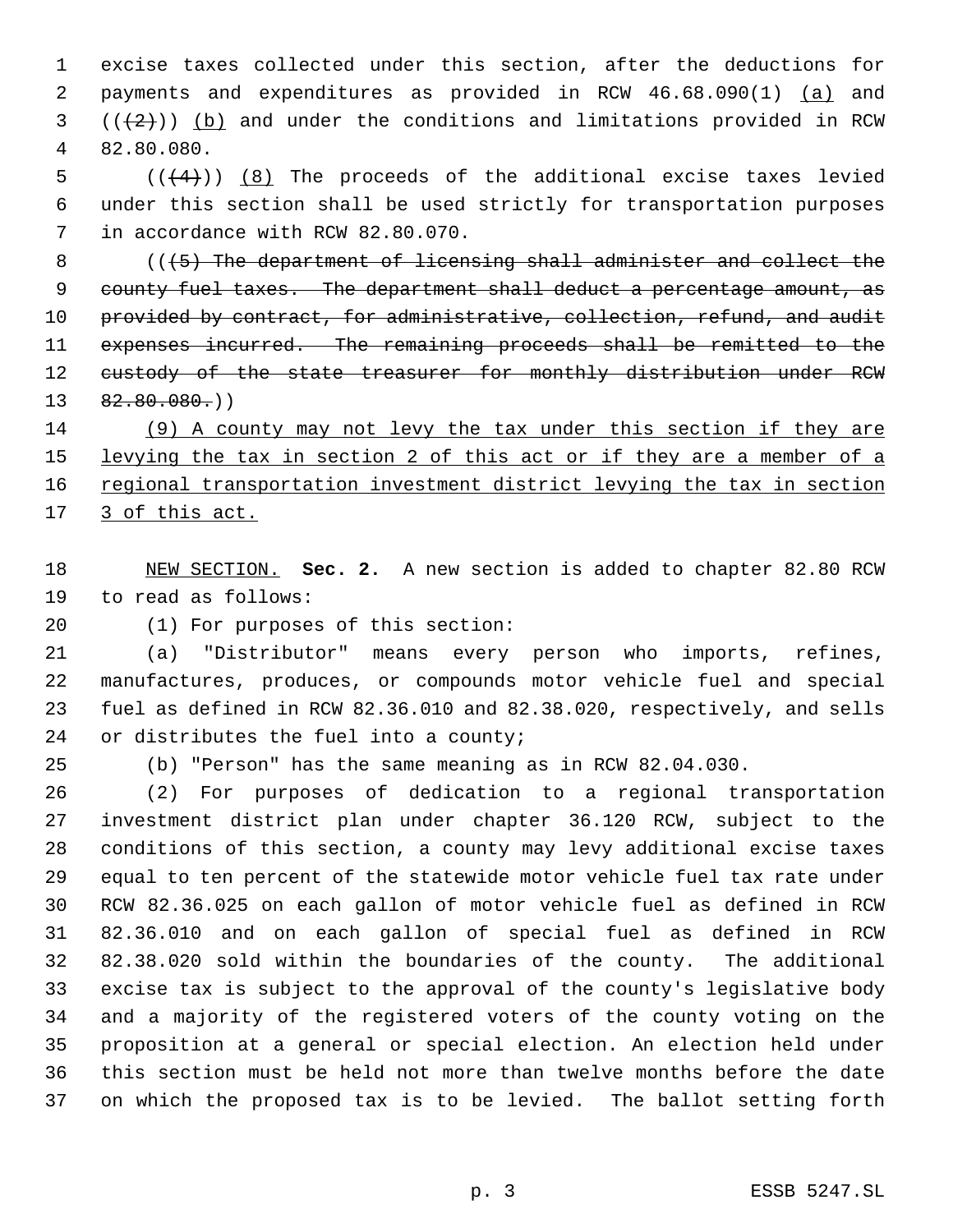the proposition must state that the revenues from the tax will be used for a regional transportation investment district plan. The county's authority to levy additional excise taxes under this section includes the incorporated and unincorporated areas of the county. Vehicles paying an annual license fee under RCW 82.38.075 are exempt from the county fuel excise tax. The additional excise taxes are subject to the same exceptions and rights of refund as applicable to other motor vehicle fuel and special fuel excise taxes levied under chapters 82.36 and 82.38 RCW. The proposed tax may not be levied less than one month from the date the election results are certified by the county election officer. The commencement date for the levy of any tax under this section will be the first day of January, April, July, or October.

 (3) The local option motor vehicle fuel tax on each gallon of motor vehicle fuel and on each gallon of special fuel is imposed upon the distributor of the fuel.

 (4) A taxable event for the purposes of this section occurs upon the first distribution of the fuel within the boundaries of a county to a retail outlet, bulk fuel user, or ultimate user of the fuel.

 (5) All administrative provisions in chapters 82.01, 82.03, and 82.32 RCW, insofar as they are applicable, apply to local option fuel taxes imposed under this section.

 (6) Before the effective date of the imposition of the fuel taxes under this section, a county shall contract with the department of revenue for the administration and collection of the taxes. The contract must provide that a percentage amount, not to exceed one percent of the taxes imposed under this section, will be deposited into the local tax administration account created in the custody of the state treasurer. The department of revenue may spend money from this account, upon appropriation, for the administration of the local taxes imposed under this section.

 (7) The state treasurer shall distribute monthly to the county levying the tax as part of a regional transportation investment plan, after the deductions for payments and expenditures as provided in RCW 46.68.090(1) (a) and (b).

 (8) The proceeds of the additional taxes levied by a county in this section, to be used as a part of a regional transportation investment plan, must be used in accordance with chapter 36.120 RCW, but only for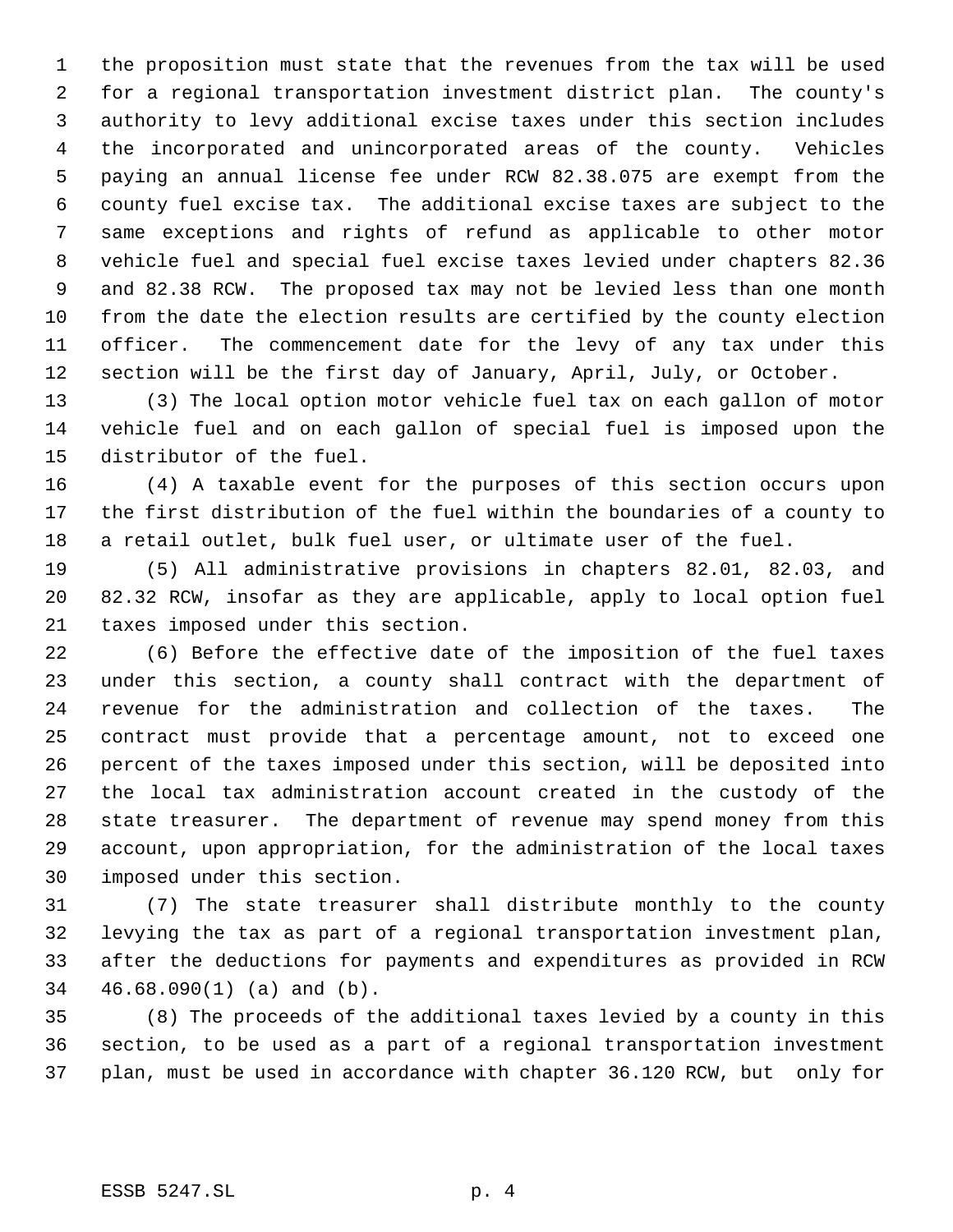those areas that are considered "highway purposes" as that term is construed in Article II, section 40 of the state Constitution.

 (9) A county may not levy the tax under this section if they are a member of a regional transportation investment district that is levying the tax in section 3 of this act or the county is levying the tax in RCW 82.80.010.

 NEW SECTION. **Sec. 3.** A new section is added to chapter 82.80 RCW to read as follows:

(1) For purposes of this section:

 (a) "Distributor" means every person who imports, refines, manufactures, produces, or compounds motor vehicle fuel and special fuel as defined in RCW 82.36.010 and 82.38.020, respectively, and sells or distributes the fuel into a county;

(b) "Person" has the same meaning as in RCW 82.04.030;

 (c) "District" means a regional transportation investment district under chapter 36.120 RCW.

 (2) A regional transportation investment district under chapter 36.120 RCW, subject to the conditions of this section, may levy additional excise taxes equal to ten percent of the statewide motor vehicle fuel tax rate under RCW 82.36.025 on each gallon of motor vehicle fuel as defined in RCW 82.36.010 and on each gallon of special fuel as defined in RCW 82.38.020 sold within the boundaries of the district. The additional excise tax is subject to the approval of a majority of the voters within the district boundaries. Vehicles paying an annual license fee under RCW 82.38.075 are exempt from the district's fuel excise tax. The additional excise taxes are subject to the same exceptions and rights of refund as applicable to other motor vehicle fuel and special fuel excise taxes levied under chapters 82.36 and 82.38 RCW. The proposed tax may not be levied less than one month from the date the election results are certified. The commencement date for the levy of any tax under this section will be the first day of January, April, July, or October.

 (3) The local option motor vehicle fuel tax on each gallon of motor vehicle fuel and on each gallon of special fuel is imposed upon the distributor of the fuel.

(4) A taxable event for the purposes of this section occurs upon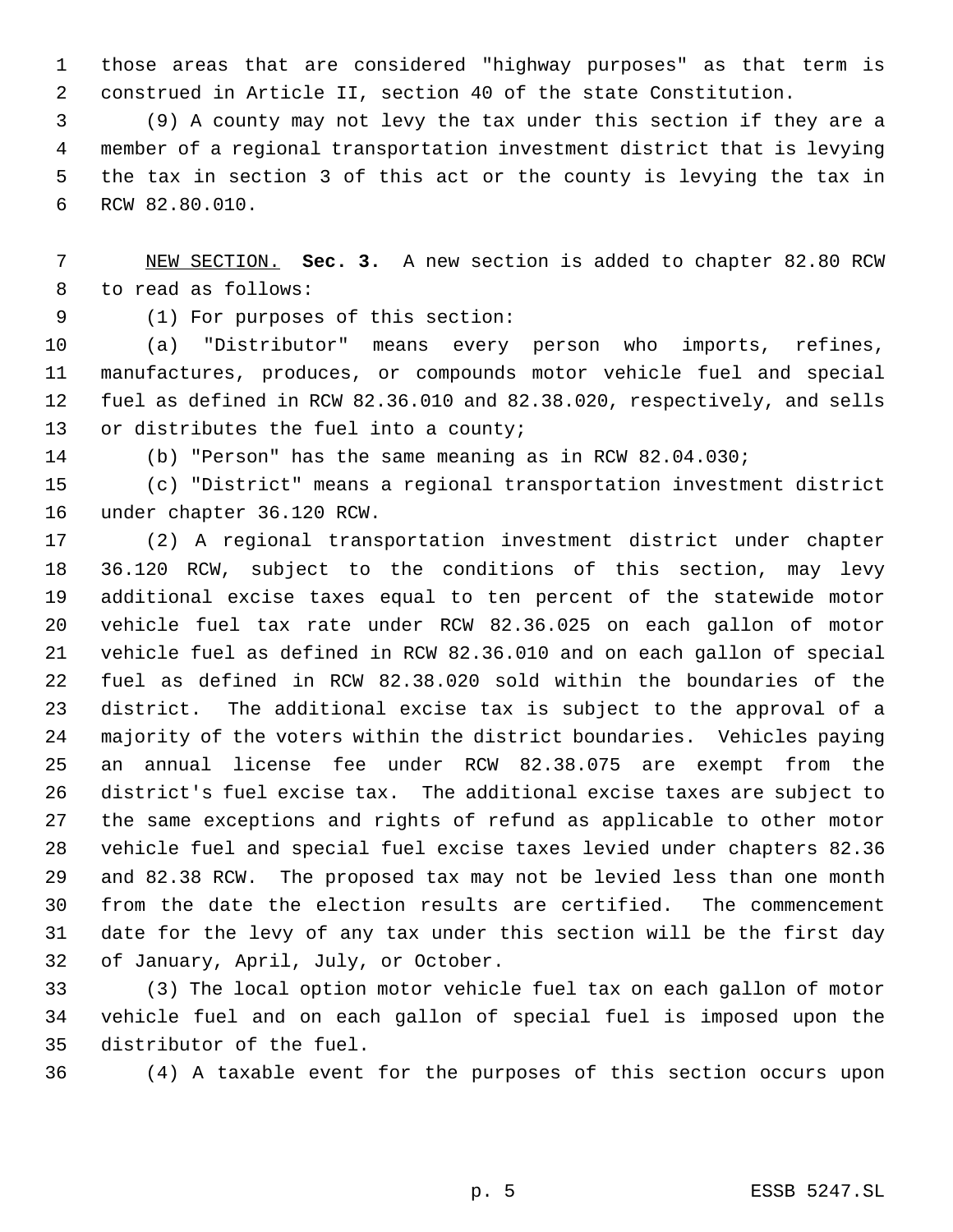the first distribution of the fuel within the boundaries of the district to a retail outlet, bulk fuel user, or ultimate user of the fuel.

 (5) All administrative provisions in chapters 82.01, 82.03, and 82.32 RCW, insofar as they are applicable, apply to local option fuel taxes imposed under this section.

 (6) Before the effective date of the imposition of the fuel taxes under this section, a district shall contract with the department of revenue for the administration and collection of the taxes. The contract must provide that a percentage amount, not to exceed one percent of the taxes imposed under this section, will be deposited into the local tax administration account created in the custody of the state treasurer. The department of revenue may spend money from this account, upon appropriation, for the administration of the local taxes imposed under this section.

 (7) The state treasurer shall distribute monthly to the district levying the tax as part of the regional transportation investment district plan, after the deductions for payments and expenditures as provided in RCW 46.68.090(1) (a) and (b).

 (8) The proceeds of the additional taxes levied by a district in this section, to be used as a part of a regional transportation investment district plan, must be used in accordance with chapter 36.120 RCW, but only for those areas that are considered "highway purposes" as that term is construed in Article II, section 40 of the state Constitution.

 (9) A district may not levy the tax in this section if a member county is levying the tax in RCW 82.80.010 or section 2 of this act.

 **Sec. 4.** RCW 36.120.050 and 2002 c 56 s 105 are each amended to read as follows:

 (1) A regional transportation investment district planning committee may, as part of a regional transportation investment plan, recommend the imposition of some or all of the following revenue sources, which a regional transportation investment district may impose upon approval of the voters as provided in this chapter:

 (a) A regional sales and use tax, as specified in RCW 82.14.430, of up to 0.5 percent of the selling price, in the case of a sales tax, or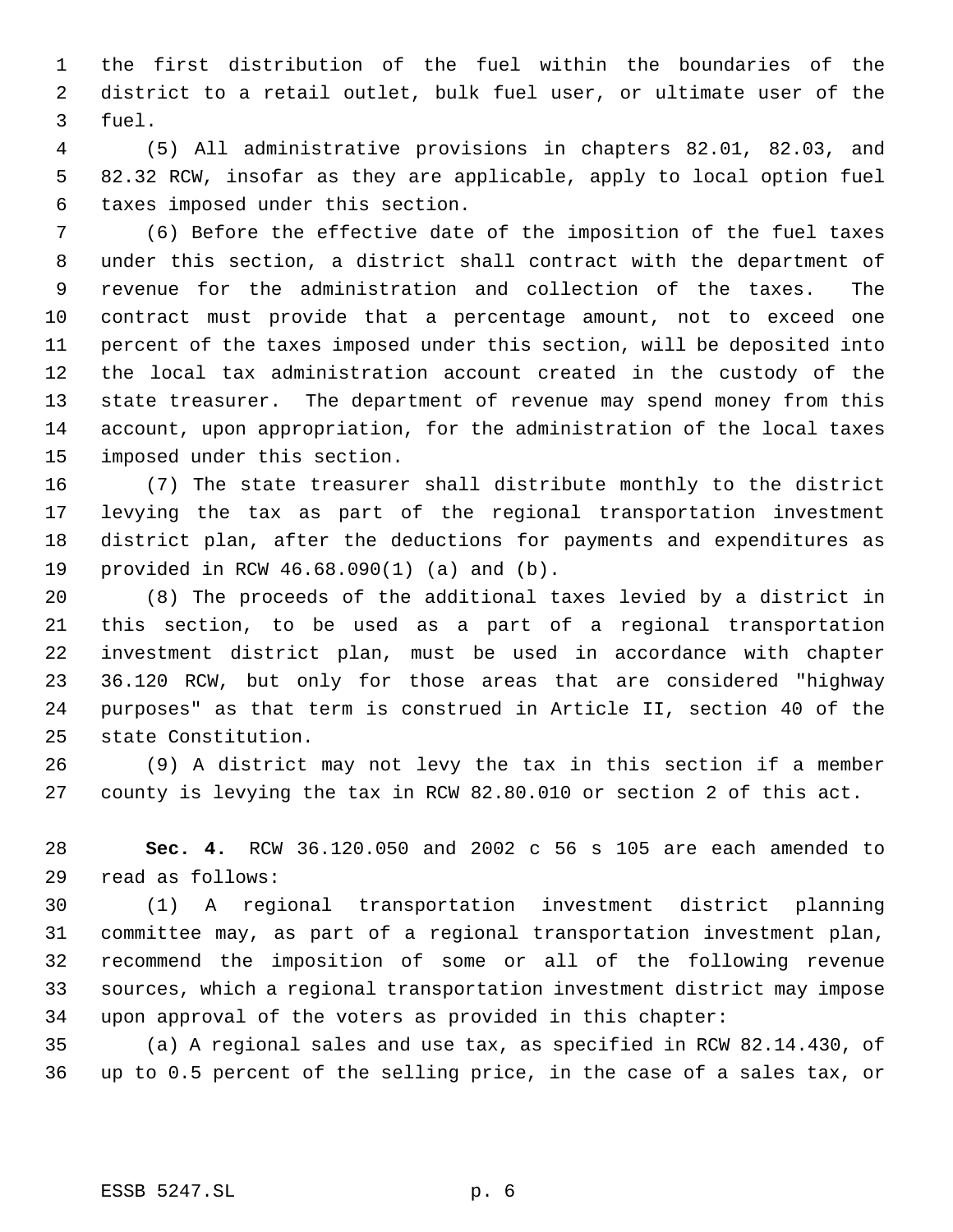value of the article used, in the case of a use tax, upon the occurrence of any taxable event in the regional transportation investment district;

 (b) A local option vehicle license fee, as specified under RCW 82.80.100, of up to one hundred dollars per vehicle registered in the district. As used in this subsection, "vehicle" means motor vehicle as defined in RCW 46.04.320. Certain classes of vehicles, as defined under chapter 46.04 RCW, may be exempted from this fee;

(c) A parking tax under RCW 82.80.030;

 (d) A local motor vehicle excise tax under RCW 81.100.060 and chapter 81.104 RCW;

(e) A local option fuel tax under section 3 of this act;

13 (f) An employer excise tax under RCW 81.100.030; and

14 ( $(\{\text{f}\})$ ) (q) Vehicle tolls on new or reconstructed facilities. Unless otherwise specified by law, the department shall administer the collection of vehicle tolls on designated facilities, and the state transportation commission, or its successor, shall be the tolling authority.

 (2) Taxes, fees, and tolls may not be imposed without an affirmative vote of the majority of the voters within the boundaries of the district voting on a ballot proposition as set forth in RCW 36.120.070. Revenues from these taxes and fees may be used only to implement the plan as set forth in this chapter. A district may contract with the state department of revenue or other appropriate entities for administration and collection of any of the taxes or fees authorized in this section.

 (3) Existing statewide motor vehicle fuel and special fuel taxes, at the distribution rates in effect on January 1, 2001, are not intended to be altered by this chapter.

 **Sec. 5.** RCW 82.36.440 and 1991 c 173 s 4 are each amended to read as follows:

 The tax levied in this chapter is in lieu of any excise, privilege, or occupational tax upon the business of manufacturing, selling, or distributing motor vehicle fuel, and no city, town, county, township or other subdivision or municipal corporation of the state shall levy or collect any excise tax upon or measured by the sale, receipt,